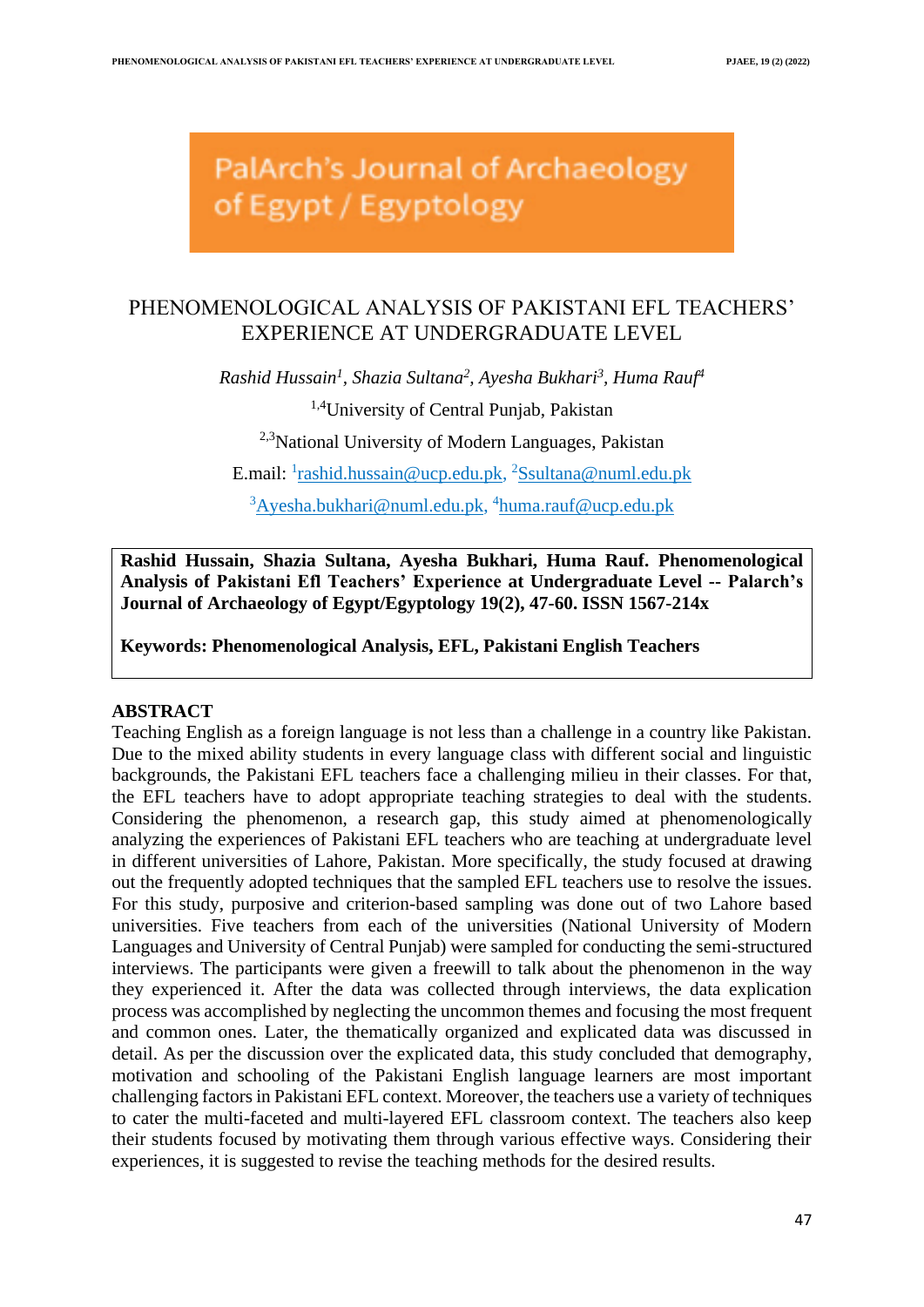## **INTRODUCTION**

#### *Background of the Study:*

English as a Foreign Language teaching is one of the most valued aspects of academia in non-English Speaking countries. With the inception of internet and colonial era, English language became lingua-franca across the globe. Communication is inevitable to run almost all type of matters on domestic and broader levels which is being done through English language among all the masses around the world for a considerable number of years. Facing such an unavoidable need of learning English, non-English speaking countries made 'learning English' compulsory for the students through completing various allied and major courses during their studies throughout. This is how, teaching English in non-English speaking countries is said to be Teaching English as a Foreign Language. Unlike ESL teachers (those English teachers who teach English in English speaking countries) EFL teachers need to use different strategies to deal with the challenges they face. TEFL (Teaching English as a Foreign Language) demands multiple prerequisites for its effectivity which majorly include professional quality of EFL teachers, number of students in a language class, students' schooling and the overall environment. Therefore, in a country like Pakistan where English is official language but it has a number of other factors that influence TEFL and its results.

Pakistani context for TEFL has some similar factors like other non-English speaking countries. As in Turkey, according to the policy, EFL teachers must be equipped with high skills and professionally advanced qualification, stated by Karakas (2012). An EFL teacher must have all the attributes that can inspire language learners. A language teacher must own the skills to identify the implicit problems of students. To understand the students' psyche and devise the appropriate strategies are the skills that a language teacher must own. In addition to this, according to Brosh (1996), an English language instructor must possess the necessary language abilities and expertise in areas such as linguistics, phonetics, grammatical use, and vocabulary, and also relevant pedagogy or methodology. Excellent language teachers have a deeper understanding of students, learning, and teaching, as well as the capacity to use both theoretical and practical knowledge in combination, actively involve students in critical reflection in class, and adapt to a variety of circumstances.

Precisely, the teacher beliefs and teaching capacity are two major aspects of pedagogy that can be impactful for both students and teachers' experiences. The history of contemporary EFL classrooms has shown that new ideas and approaches evolve in response to current demands and are aided by advances in adjacent fields. The demand for EFL skills has reached an all-time high as a result of increased international interactions and exchanges. Although Cognitive Psychology, Chomsky's linguistic rationalism, Context Linguistics, and other ESL theories exist, there is still much to be improved in ESL theories. There are still a number of issues with teaching procedures that need to be addressed.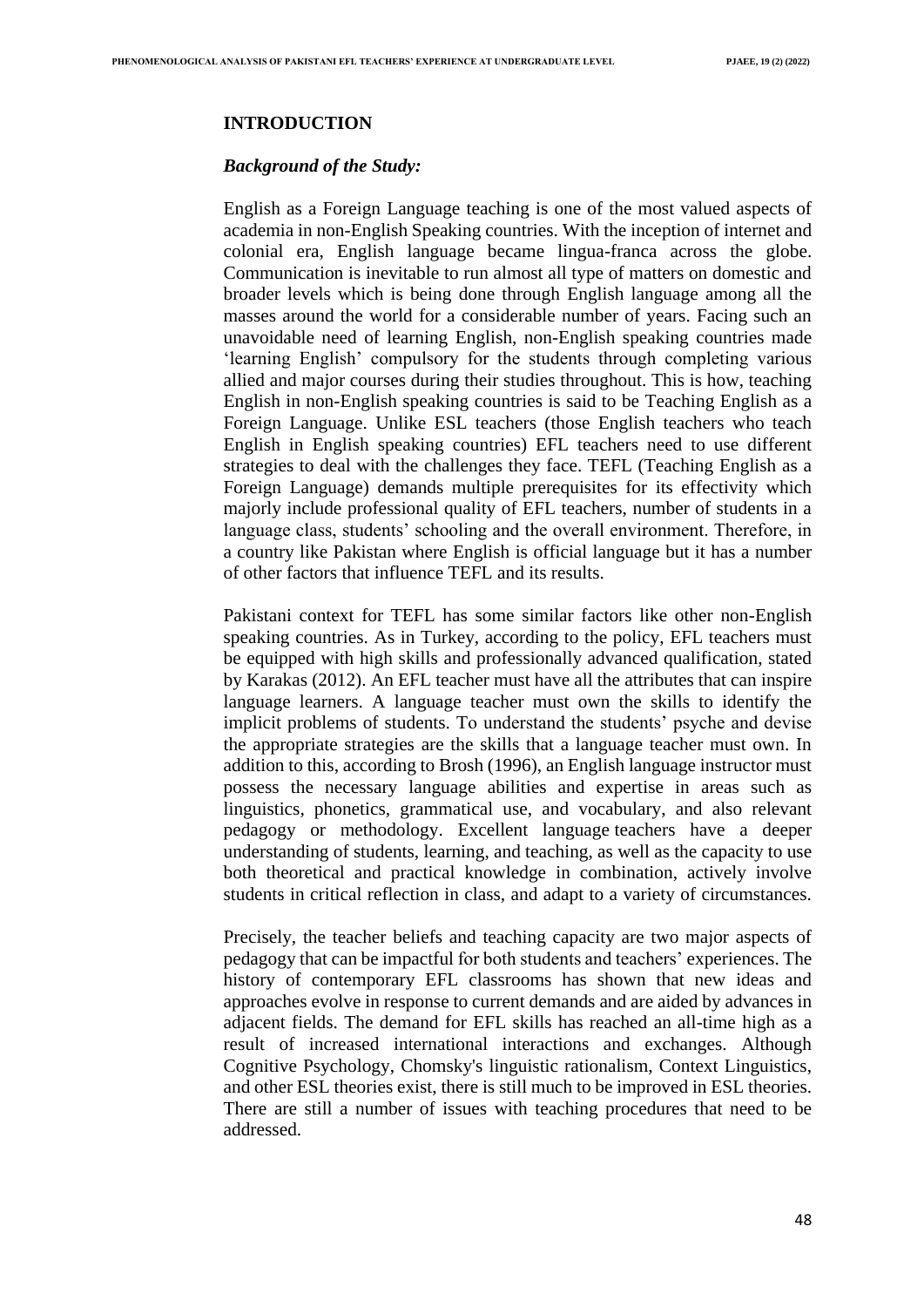#### **RESEARCH QUESTIONS**

1. What are the challenges that Pakistani EFL teachers face teaching at tertiary level?

2. What are the effective strategies used by Pakistani EFL teachers to deal with the challenges they face at tertiary level?

## **LITERATURE REVIEW**

As proved by its formal and informal rankings in various nations, the worldwide spread of the English language has been the most magnificent example of linguistic expansion ever (De Swaan, 2013; Edwards, 2009; Kaplan & Baldauf, 1997; Phillipson, 1996; Portes & Rumbaut, 2006; Wardhaugh, 1987; Wierzbicka, 2006). English is currently the most widely used foreign language for intercontinental communication, with twenty percent of the world's population using it (Crystal, 2004). The massive expansion of the English language began with the British Empire's colonisation of African and Asian countries, followed by American dominance. Indeed, ex-colonies continued to use English as their second or official language shortly after gaining independence in order to reap the benefits it provides to people, particularly the ruling class, as well as their newly established countries in the global market (De Swaan, 2013; Edwards, 2009; Kaplan & Baldauf, 1997; Phillipson, 1996; Portes & Rumbaut, 2006; Wardhaugh, 1987; Wierzbicka, 2006). Following the first spread of English through the creation of the British Commonwealth, the second stage of the occurrence was assisted by the emergence of America. Following World War II, the English language began to flourish in even noncolonized nations as a result of sociopolitical and economic trends. Then, as the lingua franca of commerce, media, science, and technology, it gradually surpassed French as the language of world diplomacy. As a result, English was adopted into education systems all over the world, including in historically monolingual nations like the Middle East, Far East, and various European countries, with the goal of offering interconnectedness in such sectors. Formal foreign language instruction based on scientific learning theories began during and after WWII, with important innovations in language teaching, and was followed by subsequent advancements in the 1970s and 1980s (Cooper, 1989; Yule, 2016).

## *Effective Factors in TEFL*

The term "communicative competence" refers to a broad concept that incorporates all of the abilities required to communicate successfully using both spoken and nonverbal language, stated by Bachman & Palmer (1996). So, the most important factor among all is communicative competence of language teachers. Normally, the language learners cannot understand the instructions given by the instructors due to the expression that a teacher uses. Therefore, it is important to convey a point in an easiest possible way. Language ability is separated into two categories, according to Bachman and Palmer (1996): organizational knowledge and pragmatic knowledge. Grammatical knowledge, which is needed to work at the word and sentence levels, and textual knowledge, which deals with the more complicated aspects of text, make up organizational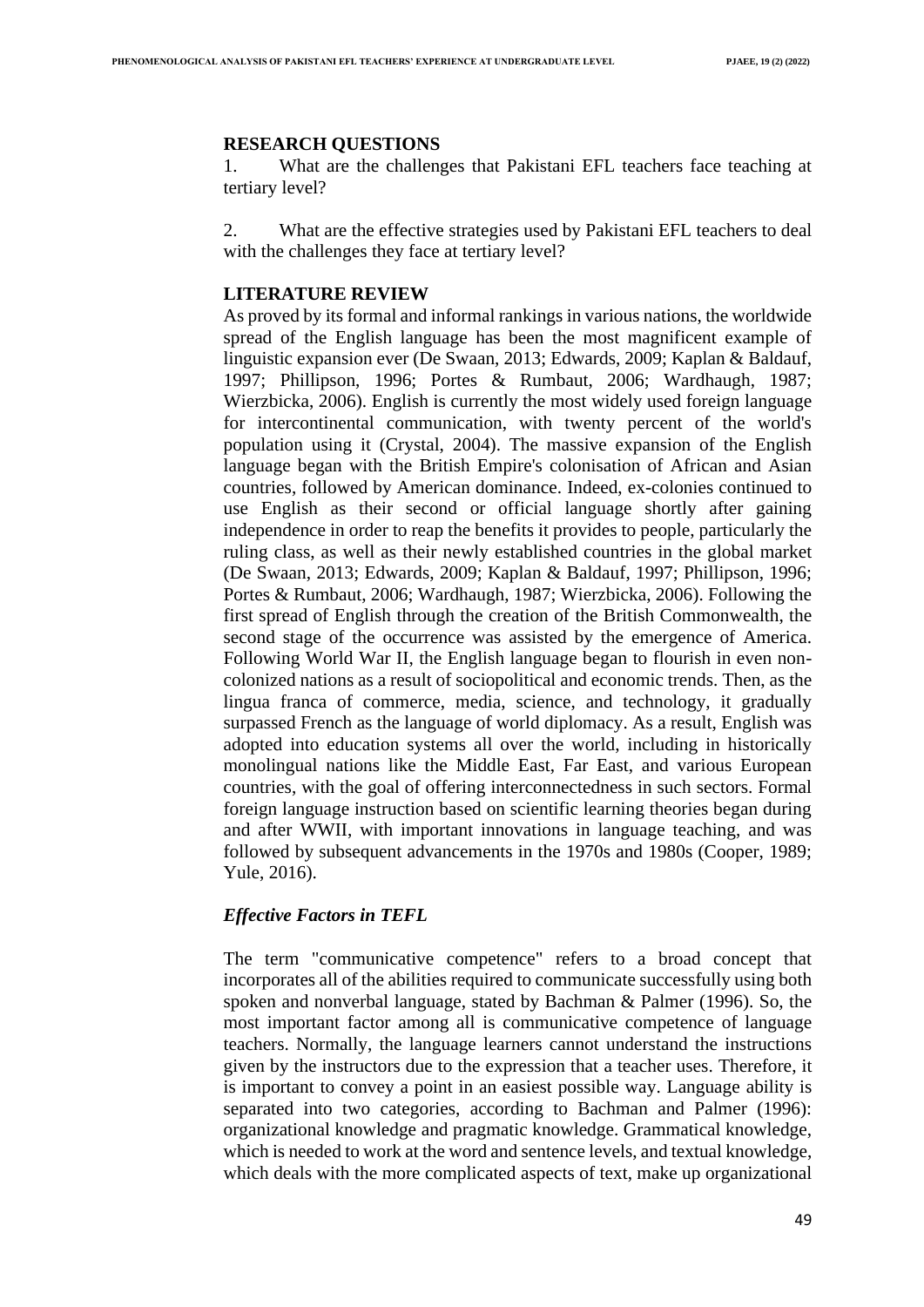knowledge. Functional knowledge, which accounts for the capacity to communicate and comprehend intents, and sociolinguistic knowledge, which allows language users to successfully communicate within a socio-cultural environment, are two types of pragmatic knowledge. Learners' intermediate system of assumptions about the structure and operation of the target language that they build up in their minds as they work toward communicating with a closer-to-standard form of it is referred to as interlanguage, explained by White & Brown (2003; 2007). The instructors' teaching and feedback are critical to the learners' effective transit through these interlinguistic stages, a process that may be viewed as a language-learning counterpart of Vygotsky's Zone of Proximal Development, argued by Vygotsky (1978).

The development of a learner's communicative ability in a foreign language is heavily influenced by their native language, since it molds their interlanguage, particularly in its early stages. The native language effect is the name for this effect. Although the native language both aids and hinders with the acquisition of other languages, according to Brown (2007), the interfering element is frequently more immediately observed in class.

The conditioning forces that control the relationships among the component aspects of the teaching and learning process, i.e., teachers, students, technique, and subject matter, are referred to as factors (Abad & Maturana, 2010). Internal elements are subjective and relational; they originate in individuals and determine their roles and interactions in the classroom. Perceptions, beliefs, and attitudes of pupils and teachers are among them. López (2010) found in recent research that:

(...) teachers' attitudes mirror their perceptions. To be more precise, one's attitudes toward an invention are a product of one's perceptions (and, in some cases, misunderstandings) about it. (...) Similarly, their views are reflected in their actions. A positive attitude toward innovation, for example, is likely to be reflected by cooperative behaviour, whereas an ambivalent or negative attitude is likely to be reflected by non-cooperation or even resistance. 100 Universidad Nacional de Colombia, Facultad de Ciencias Humanas, Departamento de Lenguas Extranjeras Abad or negative attitude is likely to be reflected by noncooperation or even resistance. (Page 64)

External influences, while relevant, are outside the control of teachers and students to a greater or lesser level. Class time and space, institutionally determined curriculum, educational policies, and socio-cultural milieu are only a few of them.

Orlich, Harder, Callaham, Trevisan, and Brown (as referenced by Maturana, 2011) define strategies as well-thought-out plans for achieving certain objectives. Learning strategies are intentional actions or procedures that students use to complete a task or solve a problem (O'Malley & Chamot, 1990; Oxford, 1990). Teaching strategies are well-informed, well-thought-out approaches that govern instruction.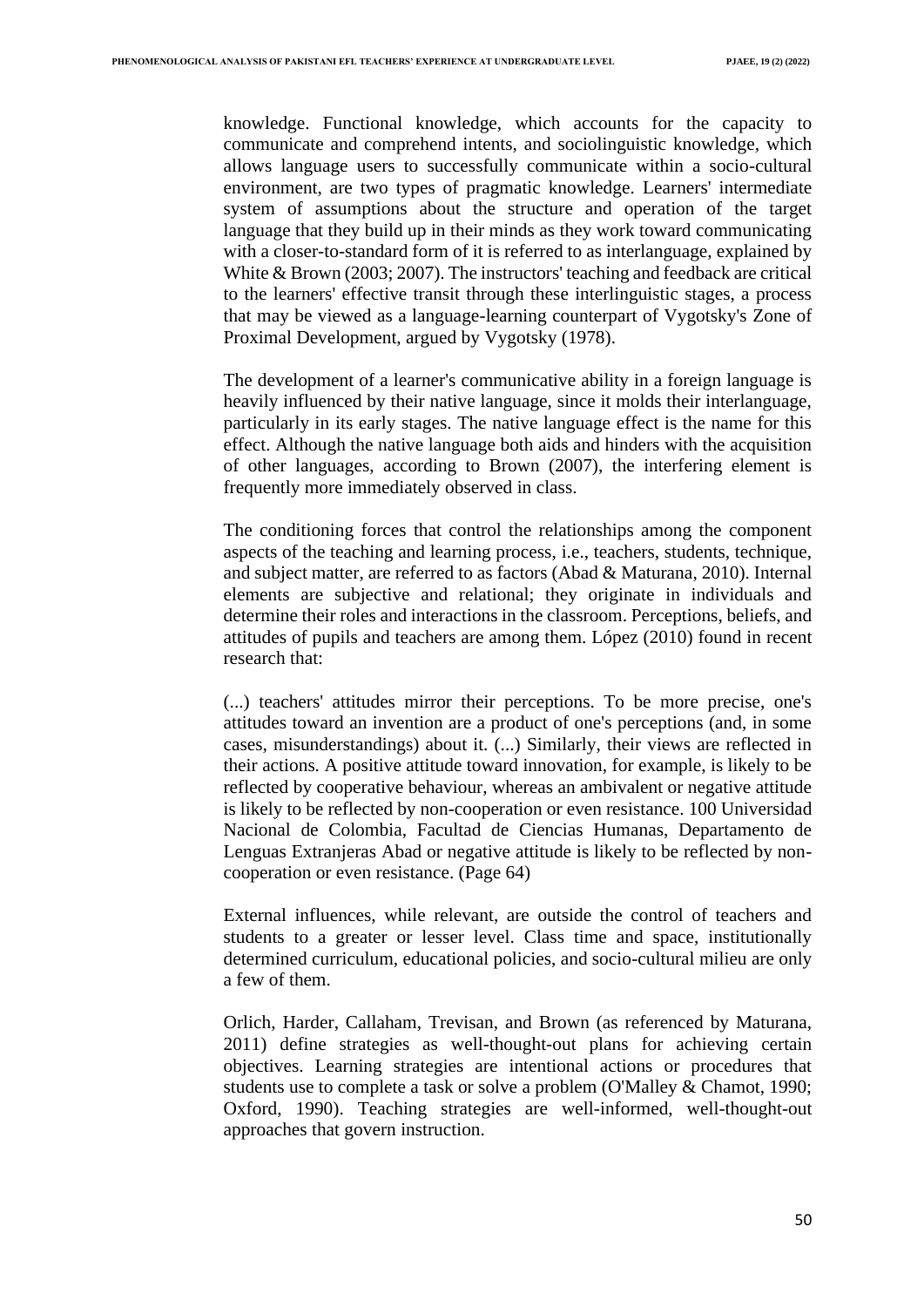They are structured collections of concepts, according to Cole (2008), that emerge from instructors' experiential or educational knowledge but also have significance in a specific setting.

External influences, while relevant, are outside the control of teachers and students to a greater or lesser level. Class time and space, institutionally determined curriculum, educational policies, and socio-cultural milieu are only a few of them. Orlich, Harder, Callaham, Trevisan, and Brown (as referenced by Maturana, 2011) define strategies as well-thought-out plans for achieving certain objectives. Learning strategies are intentional actions or procedures that students use to complete a task or solve a problem (O'Malley & Chamot, 1990; Oxford, 1990). Teaching strategies are well-informed, well-thought-out approaches that govern instruction. They are structured collections of concepts, according to Cole (2008), that emerge from instructors' experiential or educational knowledge but also have significance in a specific setting.

## *Theoretical Framework*

Although many notable philosophers such as Kant, Hegel, Heidegger, and Husserl employed phenomenology in a variety of ways in their studies, but it may also be used it to refer to first-person's experience. Immanuel Kant was the first to use the term phenomenology, which is derived from the Greek 'phainein,' which meaning 'to emerge.' Because the phenomena are produced by a cognitive subject, a human being, Kantian phenomenology is founded on constructivist philosophy. The subject builds what it knows in the constructionist perspective, and the subject knows what it constructs in the phenomenological view, which are not appearances but have appearance in consciousness (Rockmore, 2011).

Participants' lived experiences with a phenomenon are investigated in phenomenological research. To convey the breadth of this work, it is necessary to define the word "lived experience." In a phenomenological investigation, van Manen (1990) offered the following comparison to explain the nature of lived experience. According to van Manen's comparison, teacher A, who has no prior teaching experience and is starting her first day on the job, would have a different experience than teacher B, who has 10 years of expertise. During the lecture, the experienced instructor ignores the presence of the pupils, but the novice teacher is aware of the students' gaze. According to van Manen, the new teacher is continuously mindful of her own first-day-of-school experience. The skilled instructor, on the other hand, is completely unconscious of her actions throughout the lecture since she is used to lecturing and performs more naturally. This comparison depicts a lived experience by contrasting two people's reactions to the same incident. Because it indicates the teacher's sentiments on the first day of class, the lived experience might be a beginning point in phenomenological research. As a result, phenomenological research begins and ends with lived experience, which should be a meaningful and substantial encounter with the phenomena (Creswell 2007; Moustakas, 1994. van Manen, 1990). The goal of phenomenological research is to get to the heart of an individual's lived experience of a phenomenon while determining and defining it (Cilesiz, 2010).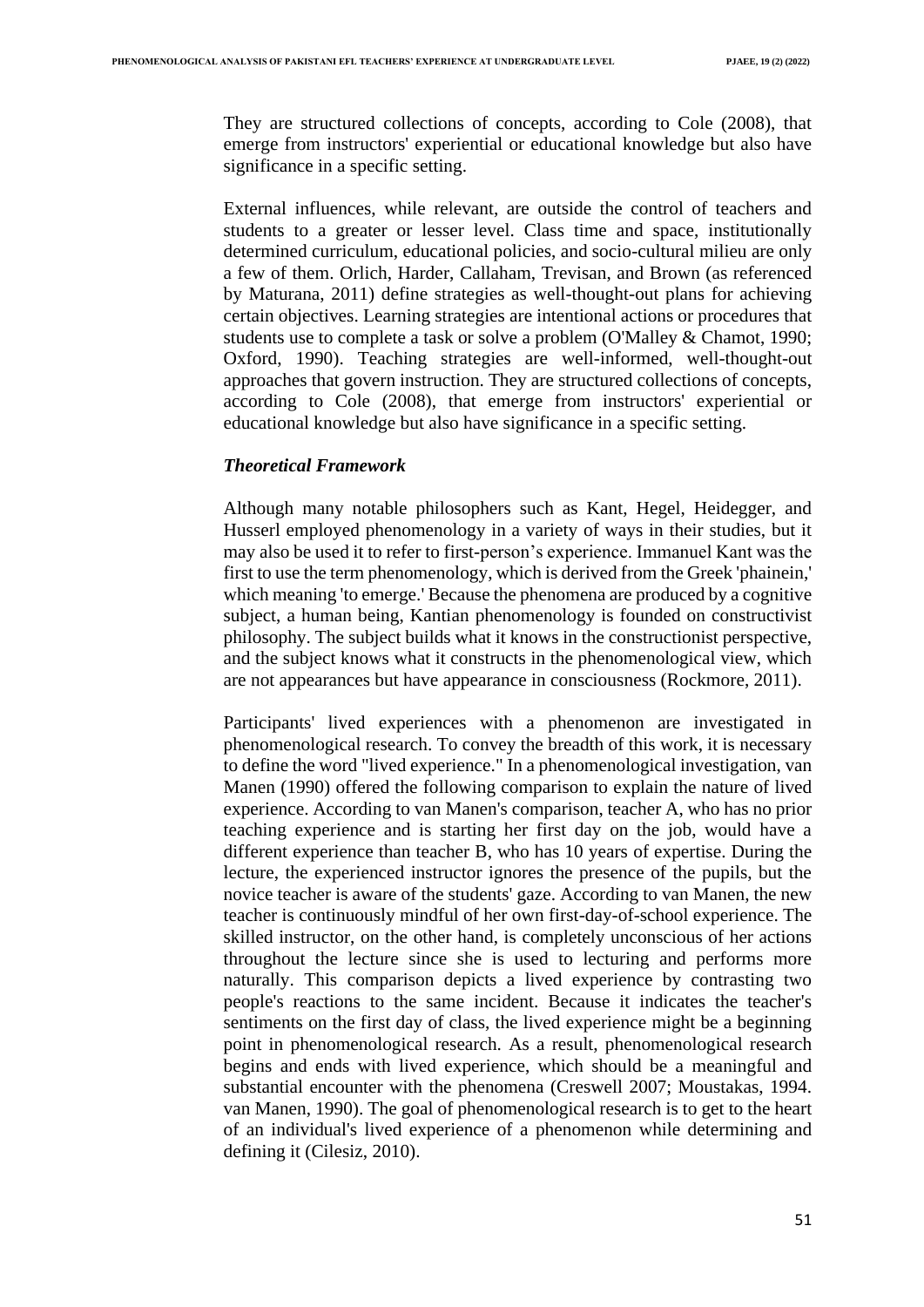# **METHODOLOGY**

## *Research Participants*

The paradigm of this phenomenological study is qualitative in nature as detailed semi-structured interviews were analyzed. In phenomenological studies, the prerequisite of considering a group of people as population is homogeneity, Cresswell stated (2007). Participants are referred to as 'co-researchers', stated by Moustakas (1994), since they are included in the meaning of the phenomenon's essence with the researcher. The principal researcher's purpose is to raise awareness of the co-researchers' position and function. As a result, researchers should tell co-researchers on how they fit into the research goals and questions at the start of the project. EFL teachers of two higher education institutes – National University of Modern Languages (NUML), Lahore Campus and University of Central Punjab (UCP), Lahore, Pakistan, were considered as population. Participants in phenomenological studies must be those who have similar experience of a particular phenomenon. According to Cresswell & Moustakes (2007; 1994) the individual with substantial experience of the phenomenon must be preferred for the investigation. Therefore, for this study, purposive and criterion-based sampling was used by selecting five EFL teachers from each of the universities. Cresswell (2007) explains that such sampling technique enables a researcher to verify the responses of participants by the set parameters. In this regard, criterion-based sampling helps a researcher to decide prudently the criteria for sampling which definitely strengthen the rigor in such studies. Hence, for this study, the EFL teachers with the following criteria were selected:

- a. relevant degree or certificate
- b. minimum three years' experience
- c. adaptable teaching style
- d. demographic, cultural and linguistic knowledge

e. communicative ability in at least three languages (English, Urdu & Punjab)

## *Procedures and Tools*

For the data collection purpose, semi-structured and in-depth interviews were conducted. Cresswell (2007) suggests that in-depth interviews with participants must preferably be used to gather data for a phenomenological analysis. Whereas, according to Marshall & Rossman (2006), the meanings of any particular phenomenon that several participants experience and share in common are possible through phenomenological in-depth interviews. Alongside the interviews, participants' data regarding their experience, qualification, teaching style, linguistic knowledge, communicative ability and demographic was also collected. Interviews were started with greetings and some general questions so that the participants could get relaxed, as suggested by the experts of phenomenological studies. However, for keeping the participants focused on the research objectives, some questions were structured which were oriented on the questions of this study. According to Seidman (2006), it is vital to establish rapport with the participant during the research.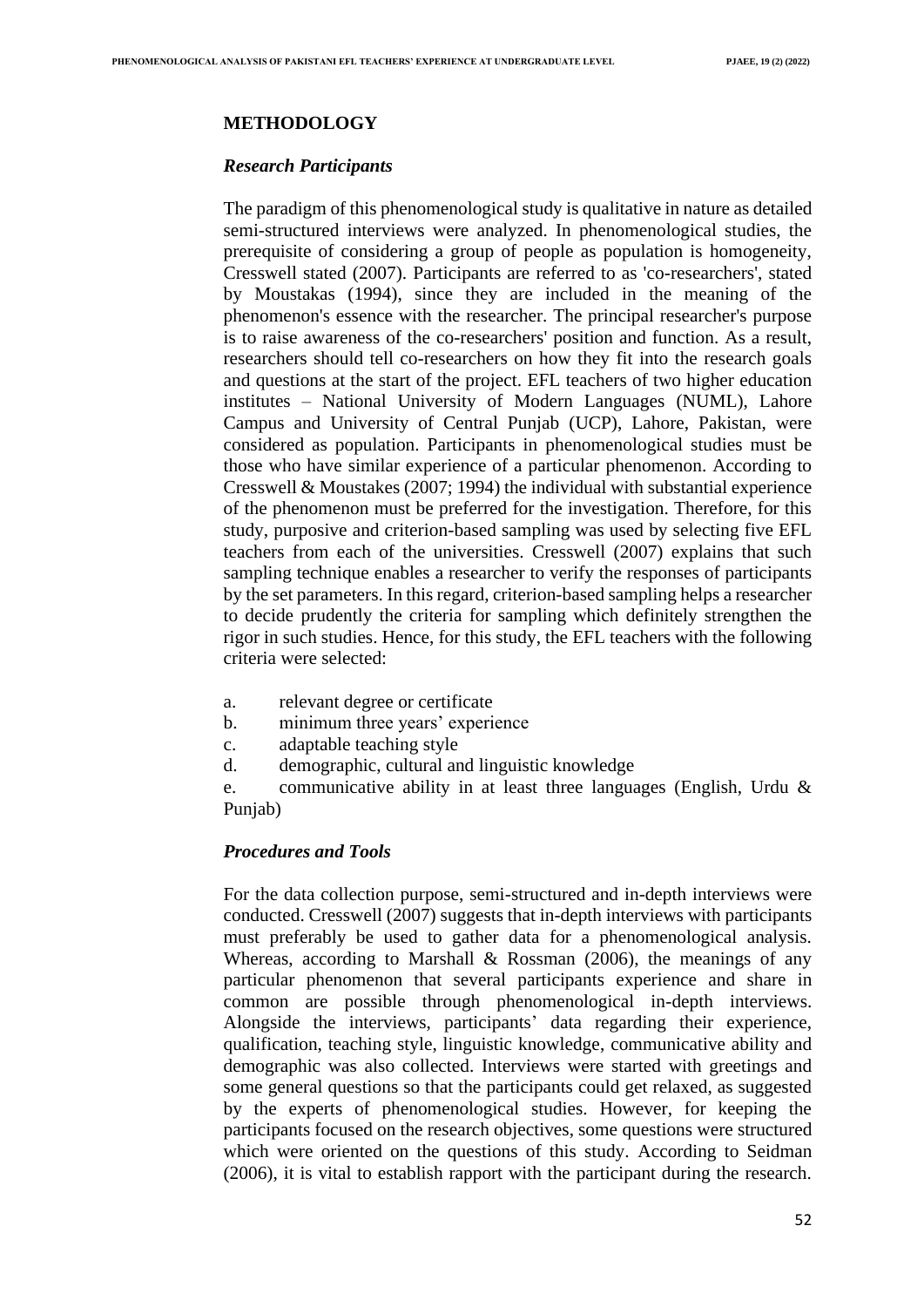As a result, the researcher may cultivate a positive relationship with each subject. During the inquiry, the researcher might also relate his or her personal experiences with the phenomenon. For example, in the phenomenological interview portions, researchers might relate their own experiences with the phenomenon as needed to help participants feel more at ease giving information about their experiences. Therefore, interview questions were structured to gather information about their experience of the phenomenon – teaching English as a Foreign Language in Pakistani context. Interviews were transcribed on the same day and were verified by the participants as well to avoid any discrepancy between their responses and transcriptions.

#### *Ethical Considerations*

Ethical considerations in research are of primary importance to establish maintain the impartiality and reliability. Research ethics demand that research must be conducted considering the fragile factors of the participants and the community that is directly or indirectly involved in research. A few inevitable factors that must be taken in to ethical considerations are: identity of the participants, due respect of the opinions shared by the participants and unbiasedness in every aspect and on all levels. Keeping such factors in mind, the researchers made sure to set certain parameters to get the participation. Therefore, all the participants were briefed about the purpose of collecting the data in form of interviews. They were explained the purpose of research and the importance of their participation in terms of contribution to this research, to the academia and to the society as well. The participants were also given pseudonyms (i.e., P1= Participant 1) for keeping their identity undisclosed. They were also requested to fill a consent form that contains all the details and surety of not sharing or using the gathered data for any other purpose except this study.

## *Data Explication*

The gathered data in the form of interviews was transcribed at the first. The transcribed interviews were also checked by the participants for the cross verification. Later, the initial coding was done to transform and divide the data into chunks and phrases. For the further refinement, considering the similar experiences of the phenomenon by the participants, axial coding was executed. At this phase, altogether different ideas were excluded and common shared experiences were axially coded. Those ideas were later divided into various categories. A chart was designed for the better and concise presentation of data explication. Finally, the categories were changed into three meaningful themes that contain further three sub-themes. After the data explication and presentation of the chart a detailed analysis was done considering all the factors. The researchers, considering their observation and own linguistic, academic, social and cultural knowledge related to this research and literature review, discussed all the major and sub-themes in detail.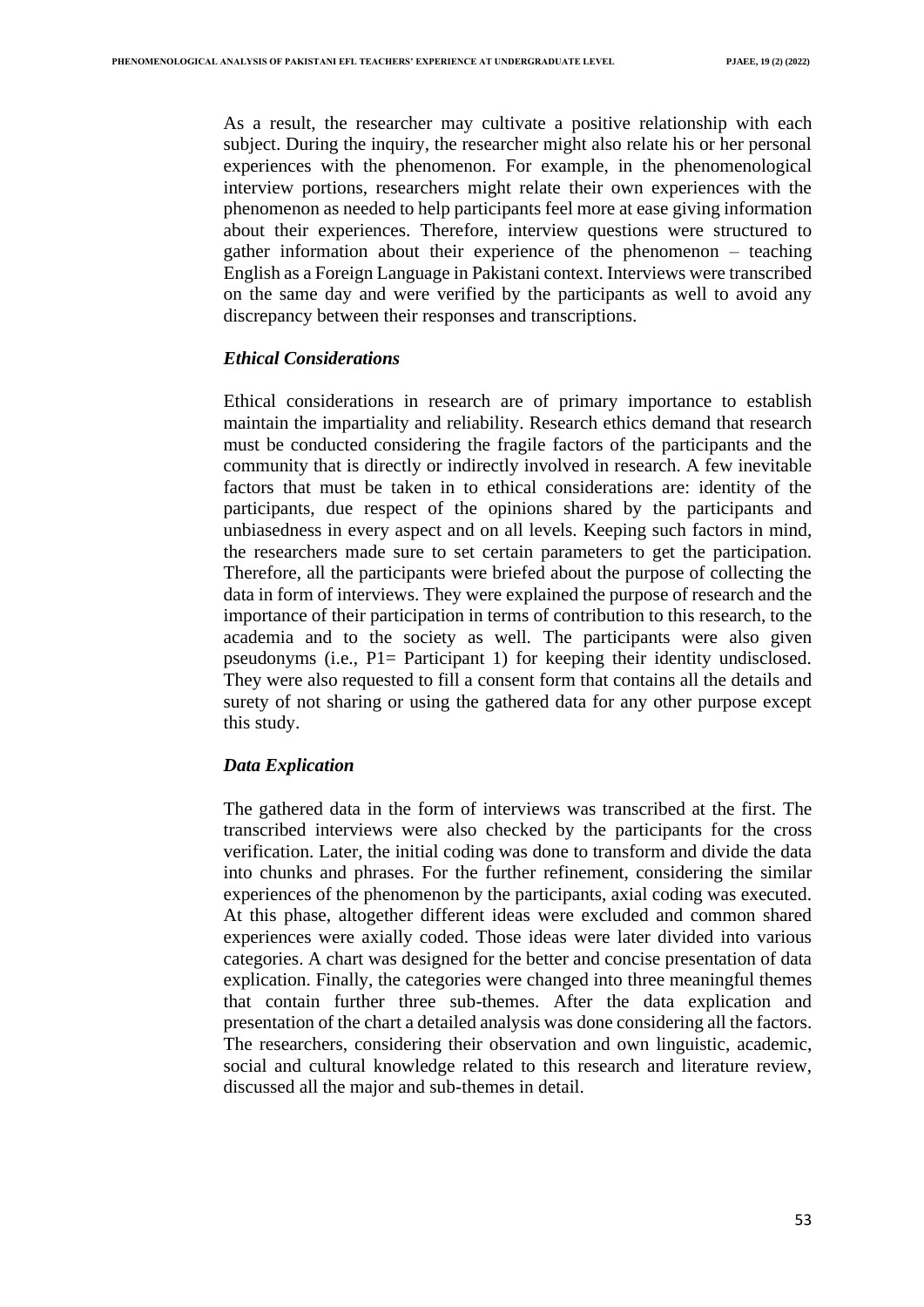

# **DISCUSSION**

## **Figure 4.1**

Above chart shows the explicated themes that the participants frequently talked about in common. Almost all the participants majorly talked about demography, motivation and schooling as the major factors that influence the teaching (and learning) English as a Foreign Language in Pakistani context at the undergraduate level. The analysis of major and sub-themes after the explication of the data is categorically given below.

According to the participants, demography is the primary factor that influence EFL teaching. The demographical background of EFL learners at the tertiary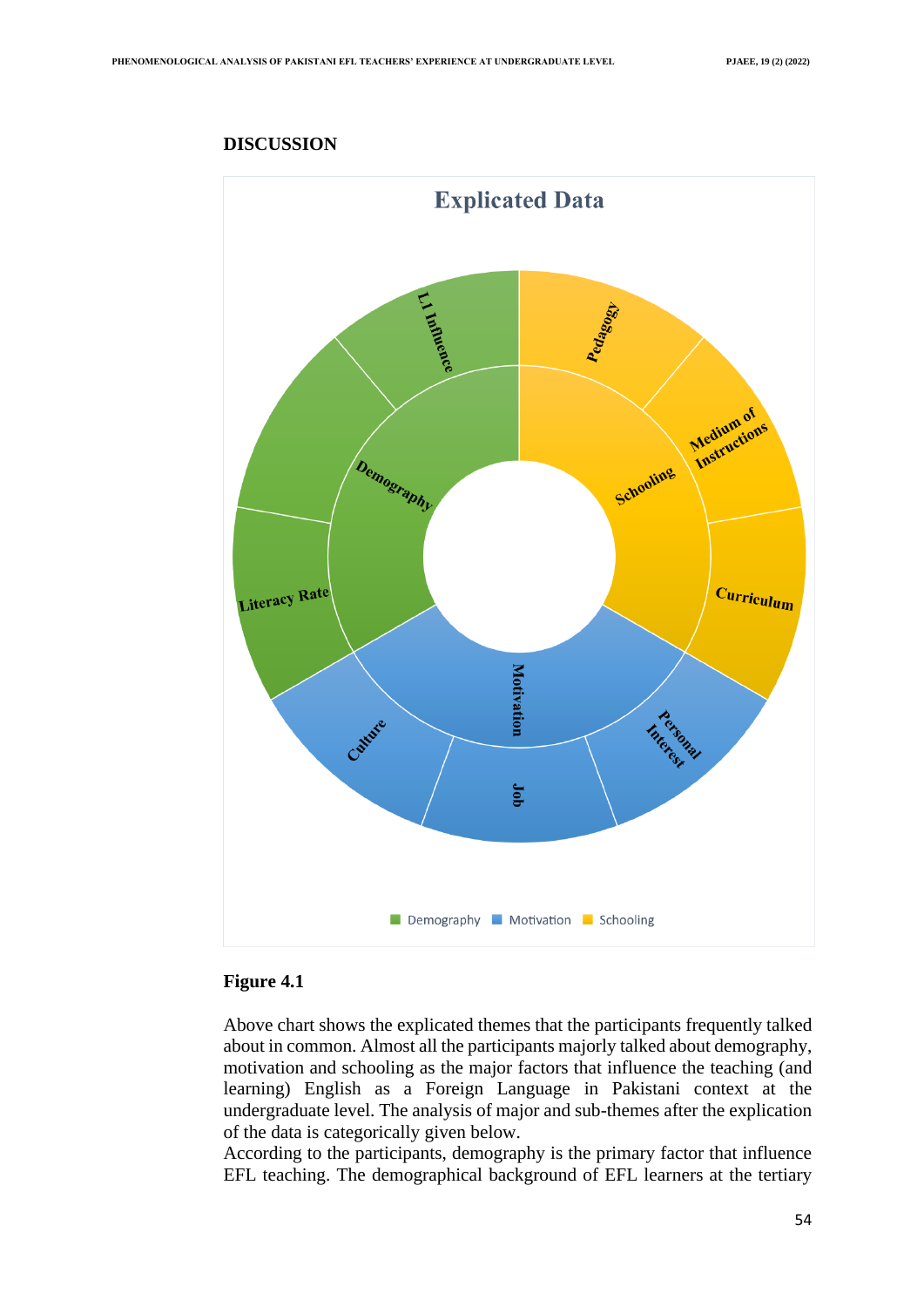level pose various challenges for us, reiterated by the participants. The learners having various L1 practices give entirely different level of output. The Punjab, a province that contains most of the population of Pakistan, has most diverse community sharing different languages and cultures. Although, most of the languages and dialects are identical to each other but still the phonetic, lexical, morphological and syntactic characteristics are not the same. The learners coming from various cities, backgrounds and social settings do not equally understand and proceed English as a Foreign Language. Their speech organs are habitual of producing sounds of their first language that becomes a hindrance when they speak English. Moreover, Urdu as a lingua franca in Pakistan also proves to be a challenge for students when they write something in English because many a times, they borrow the Urdu expressions and resultantly they end up with a wrong or "Urduized" English expression. The participants also added, it is a linguistic fact that every language has some expressions which cannot be translated into any other language properly. If those expressions are translated word to word, the intended sense cannot be conveyed.

Secondly, the medium of communication, in almost all the areas of Pakistan, is normally local languages. The same social practice affects the EFL learners which in result become a challenge for the EFL teachers. Not only outside of the educational institutes rather within the premises of schools, colleges and universities, students communicate in local or national languages. This is how, due to the lack of practice, language learners cannot perform well in their EFL classes. Time constraints restrict the EFL teachers to the syllabus only. Therefore, the performance of EFL students and their participation during language classes cannot be improved until the educational institute restrict students to communicate in English.

Thirdly, the literacy rate in Pakistan is still needs to touch its peak. Due to the lack of education, most of the common people cannot provide learning and enabling environment to their kids at homes. The EFL teachers are of the view that all the learning process cannot be completed during class time. Learning language is not only about learning rules or expressions rather it is more about applying those rules in real time contexts to practice language. If students do not practice English at their homes, they will never be able to learn it quickly. In closed settings, a student can only learn limited expressions that indeed are not sufficient for an effective communication. This is one of the major factors that becomes a hindrance in perfectly enhancing the learners' English communication skills. As a matter of fact, this hurdle can be eliminated by the right educational policy, sufficient budget and its implementation in true sense. Albeit the facts and suggestions that have been mentioned regarding literacy, the schooling system (primary and secondary education system) in Pakistan also proliferates the students who lack skills. Students are concerned with their grades that they get by cramming different topics which are important for their exam point of view. In broader spectrum, they put wrong efforts, time and money to get a piece of paper called credential to get promoted to a next grade. The next most frequently mentioned challenging factor is schooling of the EFL learners. The participants stated that at the undergraduate level, whether they are teaching English grammar or any other skill relevant to English as a Foreign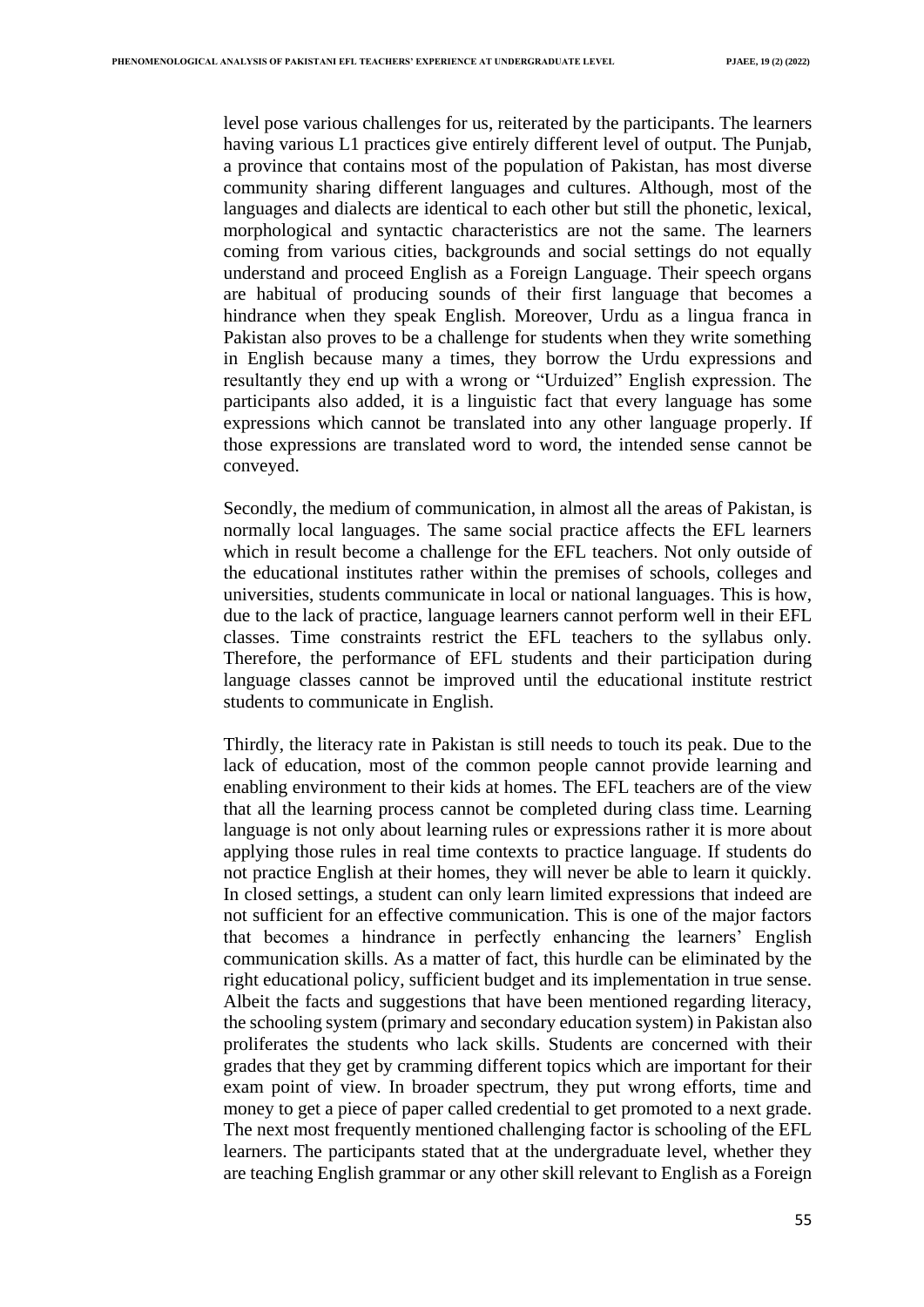Language, they always realized that the students do not have a considerable background knowledge of English language. This phenomenon is evident of the bad schooling or overall primary and secondary education system.

First of all, the pedagogical factor was taken into the consideration while the participants were talking about the theme 'schooling' of the EFL learners. The participants, based on their observation, concluded that the English teachers at school level do not practice advanced pedagogical skills and strategies to teach English. Most of the times and in many of the schools, the traditional Grammar Translation Method is preferred to adopt. The students in this way do not learn English in natural or communicative way. Like for any other subject, the EFL learners also try to memorize rules and uses of English language to pass it as a course for promoting to the next class.

Secondly, the curriculum that is designed for primary and secondary level students or EFL learners is not up to the mark. The course packs or books majorly focus on grammar rules and English writing skill that has significance in terms of exams. Therefore, the students keep on memorizing the grammar rules to get themselves pass through the exams. Although, recently English books have been revised and improved but the traditional teaching methodology of school teachers still make it ineffective. The EFL teachers who were selected for the interviews, mentioned this phenomenon frequently that at school and academy level, English teachers do not teach in English. Most of the EFL teachers at school level use Urdu as a medium of instruction instead of English. Consequently, the students cannot develop listening and speaking skills by practicing. Similarly, their English comprehension is also not good because of the overall educational structure as they have to cram it instead of understanding the text.

The other major explicated theme is motivation level of the students about which the participants frequently discussed in their interviews. They talked about the students' interest and focus during the language classes. The participants claimed that their students do not concentrate on the lecture and do not take interest in participating actively in the class activities. There are a number of reasons behind such behavior of the students that the EFL teachers talked about. They think that the students usually do anything due to any materialistic reason or immediately receivable solid reward which of course happens due to their past practice. They prepare themselves only for exams not for improving any of the skills.

According to the axially coded data out of the interviews, there can be three major motivations for the EFL learners which include culture, job and personal interest. The EFL teachers suggested that we need to develop an Englishspeaking culture at least in educational institutes. Students must be officially forced to communicate only in English instead of any other language within the premises of an institute. In this regard, students themselves can set certain boundaries so that they can practice language more and more. It is observed that after the completion of the course, when students appear in any interview for a job, they realize the real importance of English language skills. Therefore, it has been rightly pointed out that job is one of the biggest motivations for the EFL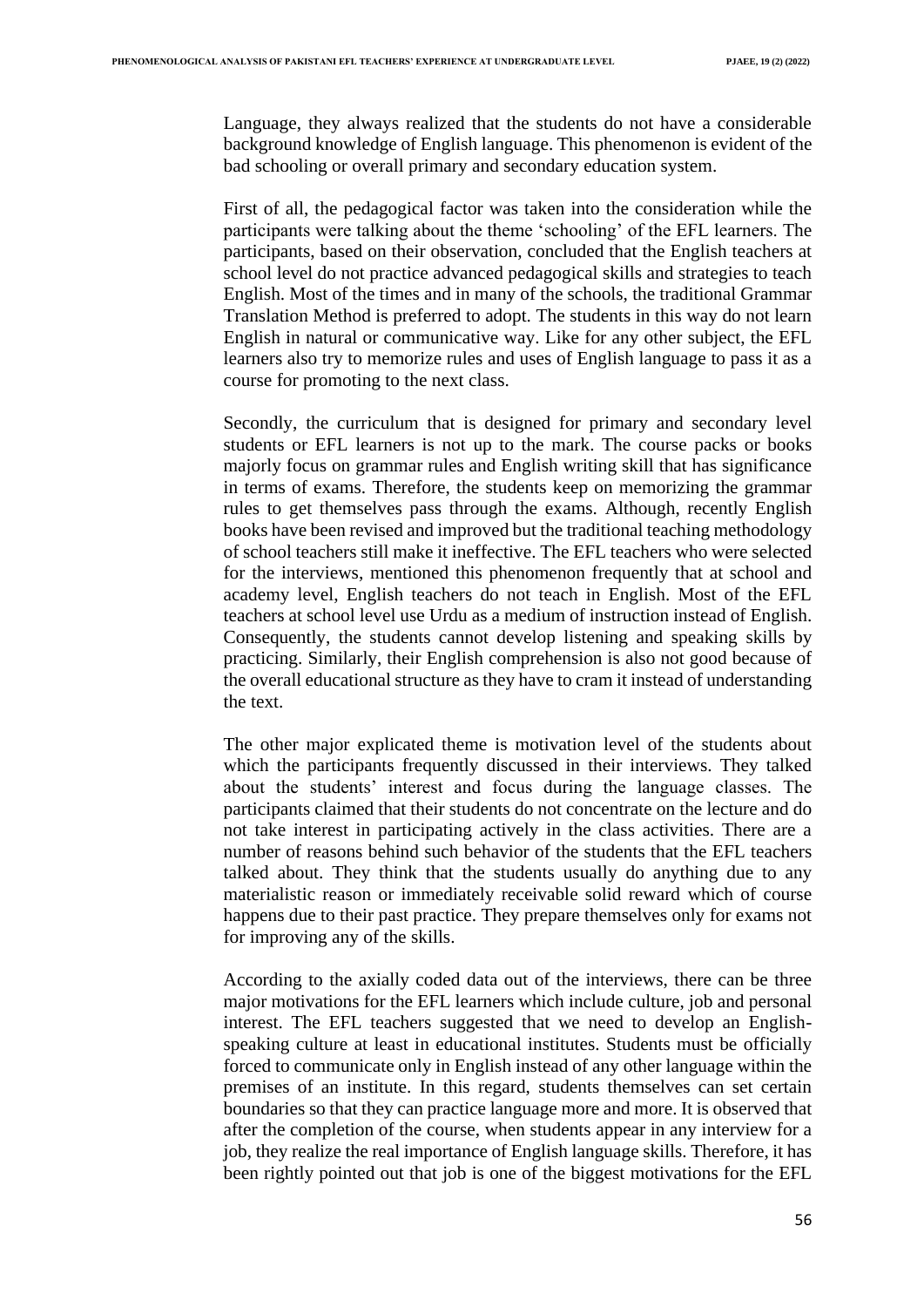learners. Not only for hunting a good job rather for a sustainable growth in job as well, it is something inevitable in today's times. In addition to the job factor, culture also makes EFL learners to learn or acquire language from environment. All the schools in non-English speaking countries provide an enabling culture to their students for teaching them English. Furthermore, personal interest is also one of the motivational factors that becomes a strong reason for students to learn any language. Albeit, this factor is found in very few students but it has profound impact on those who own it. The students who prefer learning more than one language or those who innately have a linguistic inclination, perform far better than those who have some kind of objective or external motivation. Subjective and internal motivational factors are always strong in nature.

To deal with the above-mentioned challenges, the EFL teachers used various effective strategies and techniques which are discussed herewith.

#### *Effective Strategies used by the Pakistani EFL Teachers:*

There are a few effective strategies that the sampled Pakistani EFL teachers use in common. According to the participants, they prefer engaging their students in different language activities so that they can teach indirectly through communicative and interactive milieu. One of the participants stated, "I tried to incorporate practice-based writing in my course of Basic English Writing. I focused on making the students understand the role of language and how they can interact with language in a whole new light by coming to terms with its varied cultural and historical significance. Some other helpful strategies were engaging students in creative writing and focusing more on increasing language input by listening and reading rather than just focusing on grammar or structure of the language." The EFL teachers asserted that adhering with only one strategy or language teaching methodology is not sufficient. As curriculum and/or content must be designed considering the demographical factors, the teaching methods should also be aligned in the same way.

The participants said that the EFL learners take interest if we use A/V Aids during our lectures because it lessens the monotony. Pair work, group work, using worksheets and auditory techniques proved to be effective for teaching English. A participant stated, "I rather adopt eclectic approach instead of using one technique and teaching method for a heterogeneous class." Compendiously, using varied and flexible teaching methods and techniques affects the students in a positive way. Instead of teacher-centered class, one must make it studentcentered. Students must be taught according to their ability; and in a mixed ability class, the real challenge is catering all the students according to their potential and background knowledge considering other challenges mentioned above. For executing such an ideal way of teaching there are some pre-requisites that must be provided before the commencement of any language class. The major pre-requisites are minimum number of students (20 to 25) in a language class and sufficient time with an inevitable factor of flexibility of changing the content according to the students. Indeed, without managing these pre-requisites no technique will work effectively.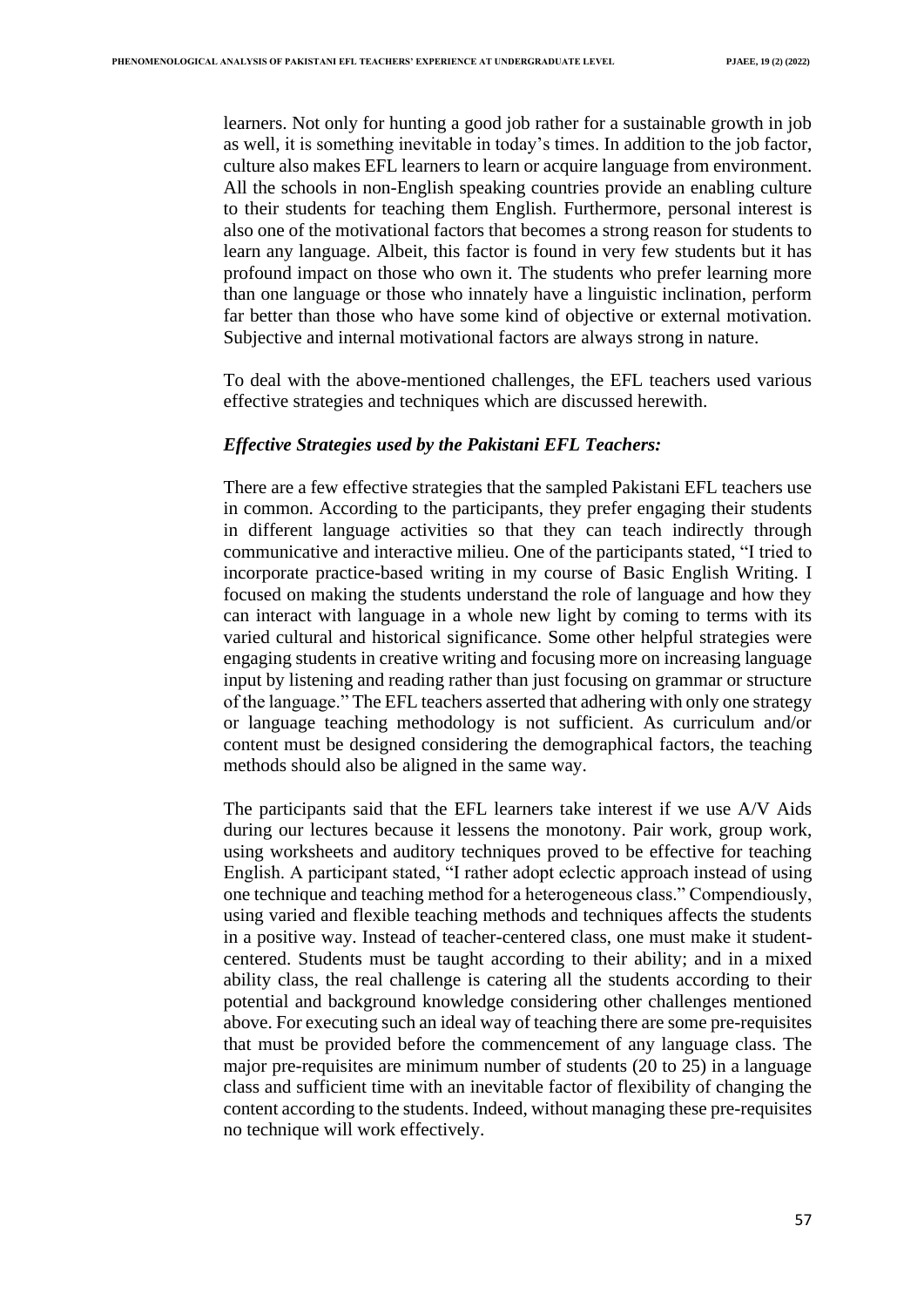#### **CONCLUSION**

This research aimed at phenomenologically inquiring about the challenges faced by Pakistani EFL teachers at undergraduate level and the strategies that they use for dealing with the challenges. After the data was collected through semi-structured interviews, it was explicated to draw out the major and subthemes for the phenomenological analysis. The analysis shows that there three major challenging factors while teaching at undergraduate level in Pakistani universities which include, demographical background, schooling and motivation source of the students. The students with different demographical backgrounds, cultural values and sociolinguistic influences cannot be taught with the same uniform teaching method. As per the interviews, the EFL teachers prefer using various techniques to cater the mixed ability students having different backgrounds. In such situation, only those teachers are successful who have considerable exposure of different cultures, languages and sociolinguistic factors. In addition to this, schooling of the students is also one of the most important challenging factors to the Pakistani EFL teachers. Not all the students are provided the best schooling due to many reasons. So, the students do not have similar level of background knowledge about English language. The students who get their early education in government schools, do not have appropriate English language proficiency. The major reasons for such phenomenon are outdated curriculum, Urdu as only medium of instructions in English language class and monotonous as well as ineffective teaching method like Grammar Translation Method. Having such students in class is a real challenge in itself because it is difficult to keep the balance between covering syllabus suggested by the Higher Education Commission and improving the overall language skills of the students with mixed ability even when the time is not sufficient. Finally, the motivation source is a factor that is a real challenge for the Pakistani EFL teachers. According to the interviews, the Pakistani EFL teachers work hard for keeping their students motivated and focused. They use different motivation sources to keep them concentrated during the class. The students only want to learn English language because it is something with the help of which they can get a good job and achieve other future endeavors. Therefore, keeping the students motivated is something very important to get the desired results.

## *Future Implications*

More detailed studies can be conducted considering focusing on each of the subthemes explicated for this research. One may focus on the EFL learners to inquire about their experiences while learning English at the tertiary level. The challenges or the strategies that real work for the challenges faced by the students might really helpful for the EFL teachers to be more effective during their EFL classes.

#### **REFERENCES**

Abad, J., & Maturana. L. (2010). Factores pedagógicos y psicolingüísticos que favorecen el aprendizaje del inglés como lengua extranjera en niños de 9 a 12 años de edad de instituciones públicas de la ciudad de Medellín. Unpublished research report. Medellín, co: Fundación Universitaria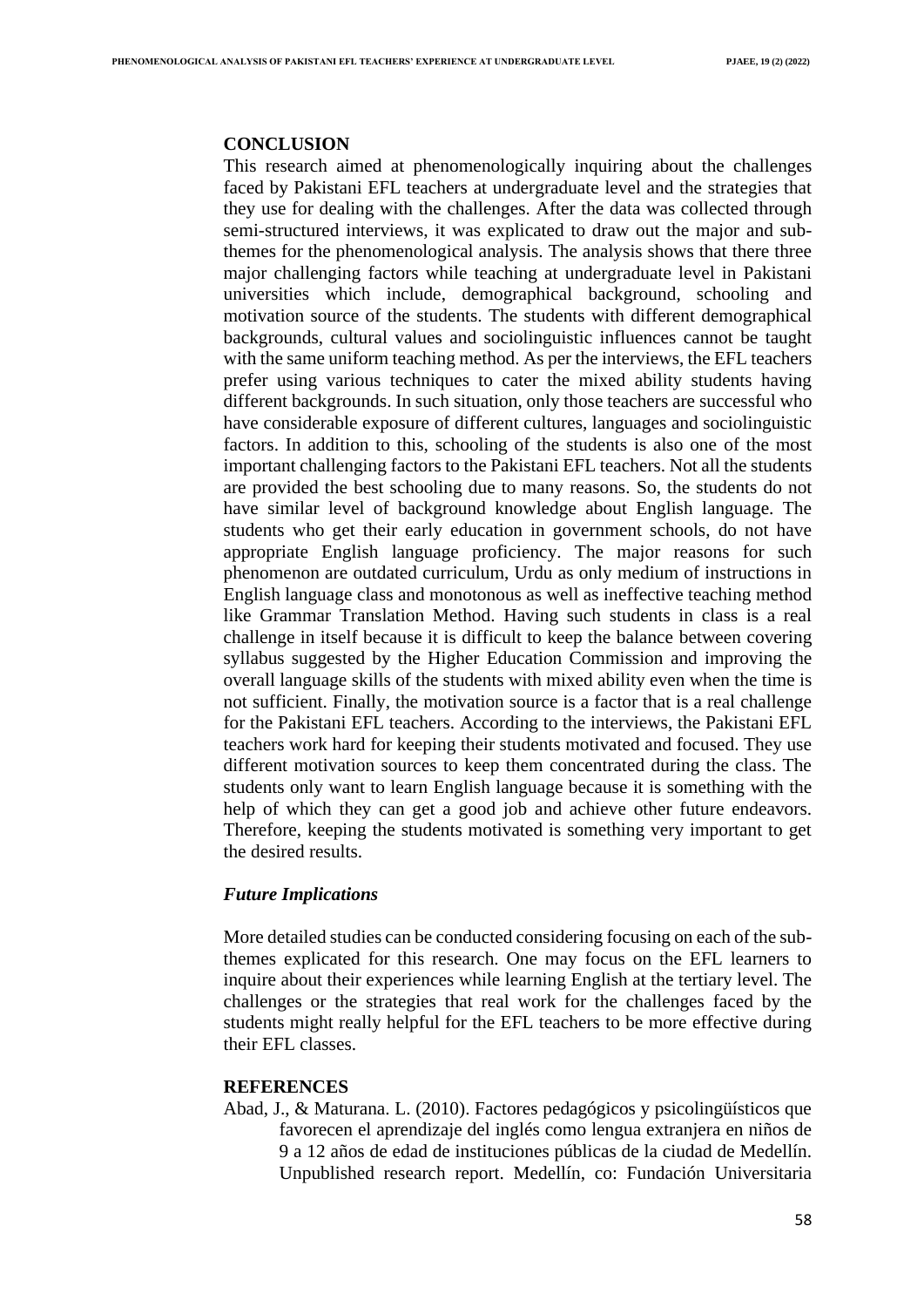Luis Amigó and Development DOI: 10.1007/s11423-010-9173-2 approaches (2nd ed.), Thousand Oaks, CA: Sage.

- Bachman, L. F., & Palmer, A. S. (1996). Language testing in practice. New York, NY: Oxford.
- Brosh, H. (1996). Perceived characteristics of the effective language teacher. Foreign Language Annals, 29, 125-138.
- Brown, H. D. (1973). Affective Variables in Second Language Acquisition. Language Learning, 23(2), 231–244.
- Brown, H. D. (2007). Teaching by principles: An interactive approach to language pedagogy. (3rd ed). New York, NY: Pearson. California Press.
- Vygotsky, L. S. (1978). Mind and society: The development of higher mental processes. Cambridge, MA: Harvard.
- Cilesiz, S. (2010). A phenomenological approach to experiences with technology: current state, promise, and future directions for research. Education Tech Research Dev (2011) 59:487–510 DOI 10.1007/s11423-010-9173-2
- Cole, R. W. (Ed.). (2008). Educating everybody's children: Diverse teaching strategies for diverse learners. Alexandria, VA: ASCD.
- Cooper, R.L. (1989) Language Planning and Social Change. New York: Cambridge.
- Creswell, J.W. (2007). Qualitative inquiry & research design: Choosing among five approaches. (2nd ed.). Sage Publications, Inc.
- De Swaan, A. (2013). Words of the world: The global language system. The UK: John Wiley & Sons. education and the social sciences. New York, NY: Teachers College Press.
- Edwards, J. (2009). Language and identity: An introduction. The UK: Cambridge University Press.
- Kaplan, R. B., & Baldauf, R. B. (1997). Language planning from practice to theory. Clevedon, UK: Multilingual Matters, 1997.
- Karakas, A. (2012). Evaluation of the English language teacher education program in Kingdom: Multilingual Matters. Language Annals, 29(2), 125-136.
- López, C. (2010). Moral responsibility and confidence as factors that influence teacher involvement in educational change. PROFILE Issues in Teachers' Professional Development, 12(1), 63-78.
- Marshall, C., & Rossman, G.B. (1999). Designing qualitative research (3rd ed.).
- Moustakas, C. (1994). Phenomenological research methods. Thousand Oaks, CA: Sage.
- O'Malley, J., & Chamot, A. (1990). Learning strategies in second language acquisition. Cambridge, UK: Cambridge. Oaks: Sage.
- Oxford, R. (1990). Language learning strategies. What every teacher should know. Boston, MA: Heinle. Oxford: Basil Blackwell. pedagogy. New York, NY: SUNY Press.
- Phillipson, R. (1996). Linguistic imperialism: African perspectives. ELT Journal, 50(2), 160-167.
- Portes, A., & Rumbaut, R. G. (2006). Immigrant America: a portrait. The US: University of Press.
- Rockmore, T. (2011). Kant and phenomenology. Chicago, IL: University of Chicago Press.